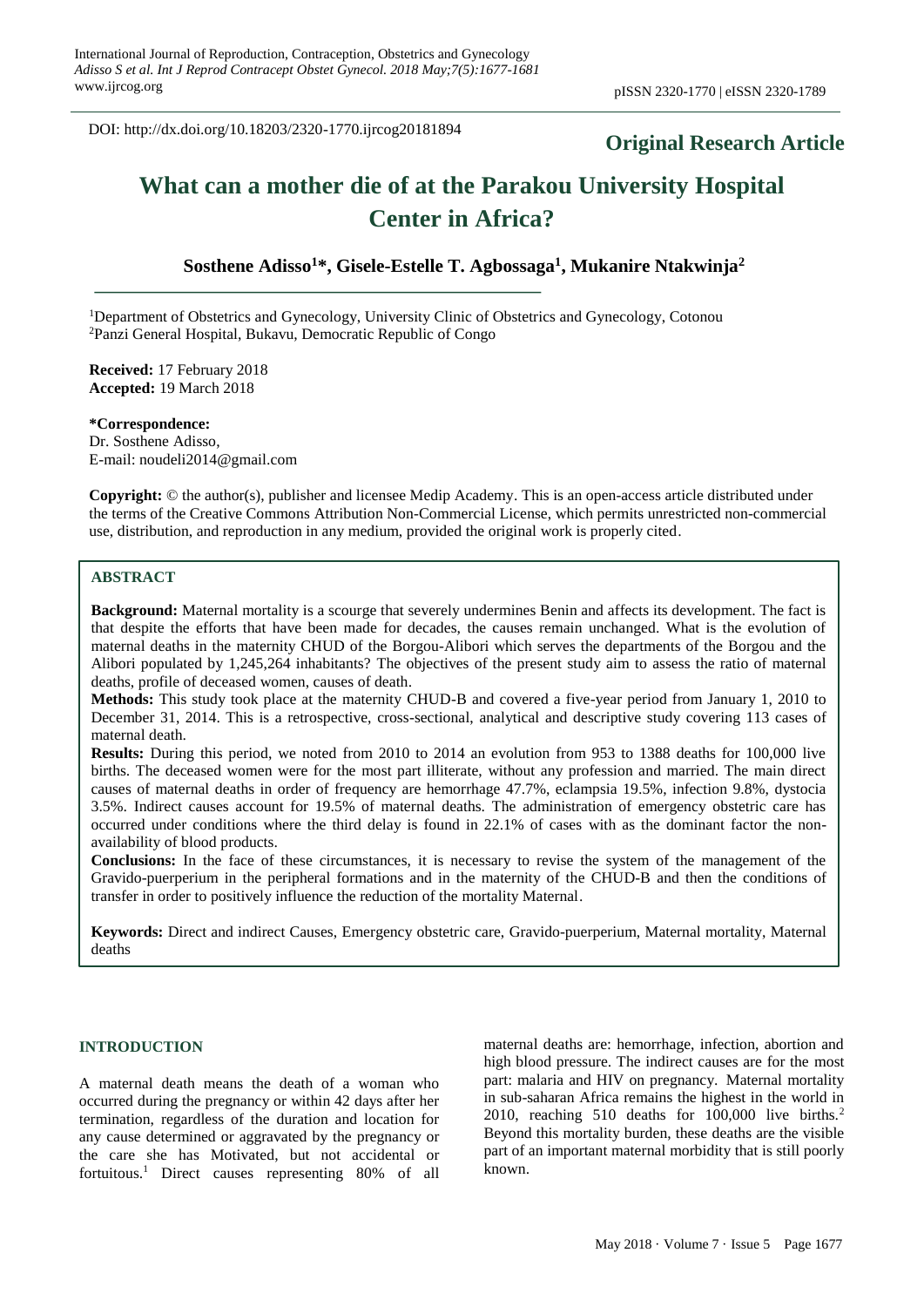The economic and social consequences of these deaths are important and are a hindrance to development. The Millennium Development Goals have increased investments and interventions in order to achieve a reduction in the maternal mortality ratio of 45% between 1990 and 2015.<sup>3</sup>

These interventions focused on improving the quality of prenatal consultation, reducing the delay in the use of care, and promoting qualified assistance during childbirth through the improvement of the quality Emergency Obstetric Care (SOU).

These efforts combined with various parameters of global social development have led to a downward trend in maternal mortality in almost all countries of the world, including Benin. Thus from 1990 to 2010, the mortality ratio decreased from 770 to 350 deaths for 100,000 live births  $(NV)$ .<sup>4</sup>

However, in 2015, the Millennium Development Goal 5 was not achieved. The mortality ratio remains high with 340 deaths for  $100,000$  NV in  $2013<sup>4</sup>$  In addition, there is an unfairness in the distribution of this maternal mortality burden between the different socio-economic strata and between the urban and rural areas of the country.

The persistence of high maternal mortality despite a proposal for institutional delivery of more than 80% suggests that a significant proportion of deaths occur in the care environment, thus constituting a bottleneck in the significant reduction in maternal mortality in Benin.

This study focuses on these maternal deaths occurring in the care environment in Benin and uses as a study framework the University Hospital of the North Benin region.

Specifically, this article presents the evolution of the ratio of maternal mortality in University Hospital of Parakou in Benin between 2010 and 2014, determines the demographic profile of deceased women, presents the distribution of the causes of Death of maternal deaths and discusses some assumptions about the qualities of the penny in hospitals in Benin.

# **METHODS**

In this study, the operational definition of maternal death used is that based on the tenth International Classification of diseases.

It shall take into account any death of a woman during pregnancy, childbirth or within a period of 42 days after her termination, irrespective of the duration and location of any cause determined or aggravated by pregnancy or care that it has motivated, but neither accidental nor fortuitous. 1

The deaths within the hospital are the deaths corresponding to this definition. They have occurred in the hospital space regardless of the service and regardless of the time between the time of the death of the time of admission. The maternal mortality ratio is the ratio of the number of intra-hospital maternal deaths for one year to the number of live births in the hospital during the corresponding year.

#### *Study Framework*

Our study took place in the maternity ward of the CHU of Borgou-Alibori which is a university center in Benin since 2015.

It is organized in 8 functional units, the unit of the Emergency, the unit of the Consultation, the unit of the delivery room which has 4 childbirth tables and an expansion room with 6 beds. The unit of the operating block which consists of two operating rooms, one of which is equipped. The resuscitation unit has 3 rooms with 12 beds.

The hospitalization unit, which has 6 rooms, including 3 categories, offering 34 beds, the vaccination unit and the ultrasound unit.

The medical staff is composed by 6 gynaecologistsobstetricians, 13 state midwives, 10 state nurses, 20 orderlies, 4 maintenance officers, 1 Secretary and 4 anaesthetists. The population of Borgou-Alibori is estimated at 1,124,294 inhabitants in 2013.

# *Study Type and population*

This is a retrospective cross-sectional study with descriptive and analytic aim. It takes into account all the women who died in the maternity ward of the CHU of Borgou-Alibori Were included in present study all women died for obstetric causes. Are not included all those who died for non-obstetric cases and those with incomplete records.

# *Data collection, processing and analysis*

The method used for data collection is documentary research. The analysis of the content by stripping is the technique used and the data collection tool is the stripping sheet.

Our data were processed using EPI-Info software Version 7.1.4.0 and SPSS 20. The results are presented in the form of tables and figures. Ethical consideration requires us to keep the confidentiality of the contents of the files.

# **RESULTS**

Our results will focus on the evolution of the maternal mortality ratio from 2010 to 2014 at the maternity Hospital of the Borgou-Alibori, the demographic profile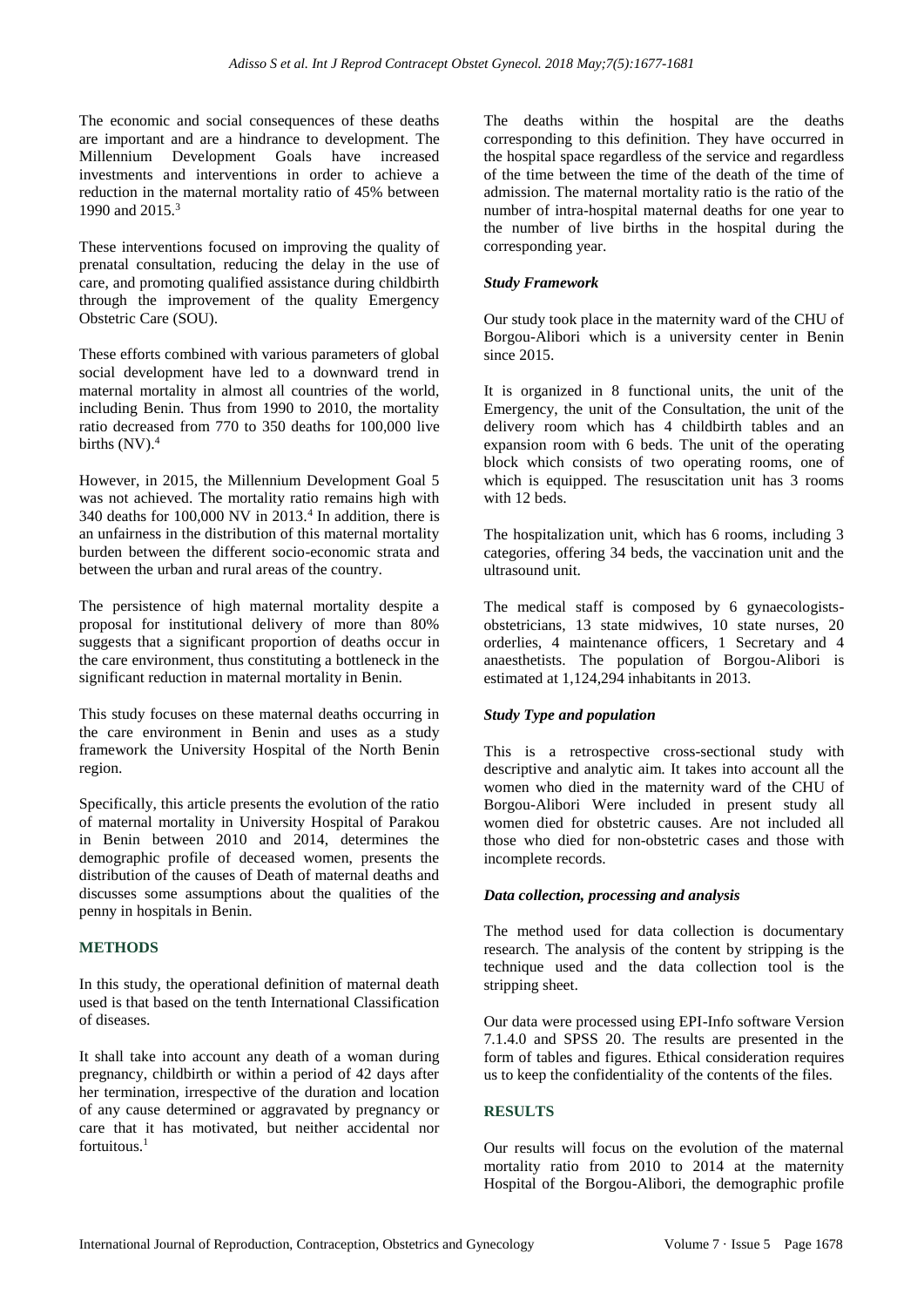of the deceased women, the number of prenatal counselling, the mode of admission of the deceased women as well as the means of transportation and the causes of maternal death. The evolution of the maternal mortality ratio from 2010 to 2014 in the maternity ward of the CHU of Borgou-Alibori is represented by Table 1.

#### **Table 1: Distribution of deceased women per year at CHUD of Parakou.**

| Year  | <b>Number</b> | Number of childbirths | <b>Ratio /100000 live childbirths</b> | $TC95\%$     |
|-------|---------------|-----------------------|---------------------------------------|--------------|
| 2010  | 17            | 1784                  | 953                                   | 500-1400     |
| 2011  | 26            | 1990                  | 1307                                  | 800-1800     |
| 2012  | 22            | 2215                  | 993                                   | $600 - 1400$ |
| 2013  | 22            | 1844                  | 1193                                  | 700-1700     |
| 2014  | 26            | 1873                  | 1388                                  | 800-1800     |
| Total | 13            | 9706                  | 1164                                  | $900 - 1400$ |

The socio-demographic profile of deceased women is shown in the table below.

**Table 2: Distribution of deceased women according sociodemographic profile at the CHDU of Parakou.**

| <b>Variables</b>               | $No., N=113$ | <b>Percentage</b> |  |  |
|--------------------------------|--------------|-------------------|--|--|
| Age in years                   |              |                   |  |  |
| $15-19$                        | 15           | 13.3              |  |  |
| $20 - 34$                      | 80           | 70.8              |  |  |
| $35 - 45$                      | 18           | 15.9              |  |  |
| <b>Education level</b>         |              |                   |  |  |
| Non educated/Primary           | 99           | 87.6              |  |  |
| Secondary /university level 14 |              | 12.4              |  |  |
| <b>Matrimonial status</b>      |              |                   |  |  |
| Single                         | 21           | 18.6              |  |  |
| Married                        | 92           | 81.4              |  |  |

**Table 3: Distribution of deceased women according number of prenatal counselling performed in the course of pregnancy before death.**

|       | $No., N=113$ | <b>Percentage</b> |
|-------|--------------|-------------------|
|       | 60           | 53.1              |
| [1;3] | 36           | 31.9              |
| [4;6] | 17           | 15.0              |

**Table 4: Distribution of deceased women according number of prenatal counselling performed in the course of pregnancy before death.**

|                            | 'No. N=113 | <b>Percentage</b> |
|----------------------------|------------|-------------------|
| <b>Admission modus</b>     |            |                   |
| Transferred                | 78         | 69.0              |
| Free admission             | 35         | 31.0              |
| <b>Means of transport</b>  |            |                   |
| Medicated ambulance        | 30         | 26.5              |
| Non medicated ambulance 83 |            | 73.5              |

Table 3 indicates the deceaded women according to the number of pnenatal counselling performed in the course of the pregnancy before death. In Table 4, deceased women are divided according to the mode of admission and the means of transport. In Table 5, the distribution of deceased women according to the causes of maternal death.

#### **Table 5: Distribution of deceased women according to the causes of maternal death at CHUD of Parakou.**

| <b>Death causes</b>                                      |                | <b>Number Percentage</b> |  |  |  |
|----------------------------------------------------------|----------------|--------------------------|--|--|--|
| <b>Directes causes</b>                                   |                |                          |  |  |  |
| Hemorrhage of 1 <sup>st</sup> term                       | 18             | 15.9                     |  |  |  |
| Hemorrhage of 2 <sup>nd</sup> et 3 <sup>rd</sup><br>term | 6              | 5.3                      |  |  |  |
| Postpartum hemorrhage                                    | 30             | 26.5                     |  |  |  |
| Dystocia                                                 | $\overline{4}$ | 3.5                      |  |  |  |
| Eclampsia                                                | 22             | 19.5                     |  |  |  |
| Infection                                                | 11             | 9.8                      |  |  |  |
| <b>Indirect causes</b>                                   |                |                          |  |  |  |
| Anemia                                                   | 9              | 8.0                      |  |  |  |
| <b>OAP</b>                                               | 1              | 0.9                      |  |  |  |
| Insuffisance rénale                                      | 1              | 0.9                      |  |  |  |
| Malaria                                                  | 5              | 4.3                      |  |  |  |
| <b>HIV</b>                                               | $\overline{2}$ | 1.8                      |  |  |  |
| Drépanocytose                                            | 3              | 2.7                      |  |  |  |
| <b>Diabetes</b>                                          | 1              | 09                       |  |  |  |
| Total                                                    | 113            | 100                      |  |  |  |

# **DISCUSSION**

It will focus on the evolution of the maternal mortality ratio from 2010 to 2014 in the maternity ward of the Borgou-Alibori, the demographic profile of the deceased women, the number of prenatal counselling, the mode of admission of the deceased women and the Means of transport and the causes of maternal death.

#### *The maternal mortality ratio*

At the maternity hospital of the Borgou-Alibori, the maternal mortality ratio in our study is 1164 deaths for 100,000 live births from 2010 to 2014 or 5 years. De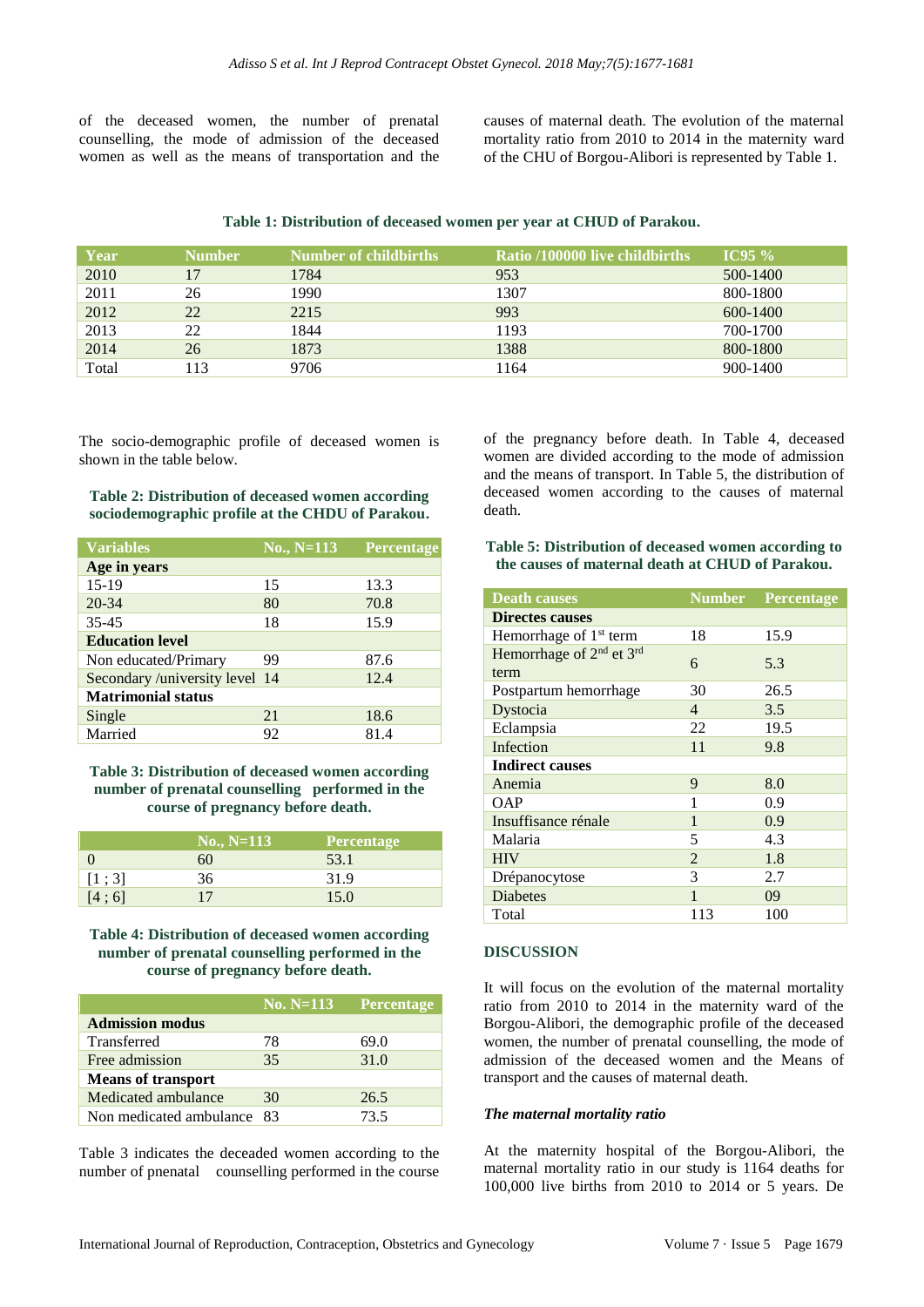Groof et al. in 1997, in a study on the importance of an indirect demographic method for estimating maternal mortality in Niger found a maternal mortality ratio of 700 deaths for 100,000 live births, which is lower than ours.<sup>5</sup> Lawson et al. in 1998, in a study on maternal mortality in maternity at the National Hospital Centre in Ouagadougou (Burkina-Faso) found a maternal mortality ratio to 4110 maternal deaths for 100,000 live births.<sup>6</sup> This ratio is higher than ours. This can be explained by the episodes of strike marked by a decrease in staff in our hospitals for the management of obstetric emergencies.

# *Demographic profile of deceased women*

In our study, the age group of 20-34 years is represented by 70.8%. This figure shows that maternal deaths occur especially among young women.<sup>7</sup> A study conducted in Nigeria by Harrison showed that the maternal mortality rate was 7 times higher among women 15 years than those aged 20-34 years.

For Thiéba et al. the most represented age group is 20 to 34 years. These results are almost identical to ours.<sup>8</sup> In our study 87.6% of women who died were non-academic or primary and 62.9% were non-academic. This result is consistent with that of Ouedraogo et al. in Burkina Faso who found that 57.2% of the women who died were uneducated. In fact, a high level of education makes it possible to understand the usefulness of the delivery of prenatal consultations.<sup>9</sup>

The present study reveals that 81.4% of women who have died are married women. On the other hand, Mayi-Tsonga et al. found that 75% of the deceased women were single.<sup>10</sup> This can be explained by early marriages.

#### *Prenatal counselling*

In the present study 53% of women who died did not have prenatal follow-up. This lack of EIC can be explained by socio-cultural factors that block the attendance of health centres by pregnant women, among which there is poverty and poor decision-making power of women

#### *The mode of admission*

In the present study, 69% of deceased women are referred. This situation was confirmed in a study by Mayi-Tsonga et al. which reported that of the maternal deaths 7 out of 10 cases are women evacuated or referred.<sup>10</sup> This situation can be explained either by a poor organisation of the reference or a lack of communication between the health centres which refer to the maternity of University Hospital of Parakou.

#### *The means of transport*

The present study shows that 73.5% of the women who died had received unmedicated transport. This is similar to that of Horo et al., who noted an unhealthy transfer for most cases of maternal death. $11$ 

This is due to the lack of ambulance in our health training.

#### *Causes of maternal death*

#### *Direct Obstetric Causes*

In the present study, direct causes are: postpartum hemorrhage, eclampsia, risky abortions, infections, dystocia, GEU, placenta previa, HRP, uterine rupture. These direct causes account for 80.5% of maternal deaths. Our results are similar to those of Maria with a rate of 78%. This high rate reflects the magnitude of the mortality problem and shows that direct obstetric causes remain the permanent cause of maternal death whose care must be urgent and systematic.<sup>12</sup>

#### *Indirect obstetric Causes*

Anaemia, Pao, renal failure, malaria, sickle cell anemia, diabetes and HIV represent the indirect causes in our study at a rate of 19.5%. Similar to the WHO outcome with 20%.<sup>3</sup> This non-negligible rate shows that indirect Causes require early detection, appropriate treatment and strict surveillance.

# **CONCLUSION**

Maternal mortality continues to increase in the maternity ward of the Borgou-Alibori CHU. For the most part, women who have died are uneducated, married and aged 20 to 34 years. Emergency obstetric care is paramount in the management of obstetric emergencies and the causes of maternal deaths remain unchanged, these are direct and indirect obstetric causes.

Obstetric emergencies determine maternal deaths and the resurgence of maternal deaths is due to dysfunction in the non-availability of emergency obstetric care. For this reason, it is essential to strengthen the systems of audits of maternal deaths, to follow up the execution of the decisions of the audits and to make the retro information of the evacuees formal.

*Funding: No funding sources Conflict of interest: None declared Ethical approval: The study was approved by the Institutional Ethics Committee*

#### **REFERENCES**

1. Organisation Mondiale de la Santé (OMS). International Statistical Classification of Diseases<br>and Related Health Problems. In CIM-10. and Related Health Problems. International Statistical Classification of Diseases and Related Health Problems. OMS. 1993;2.